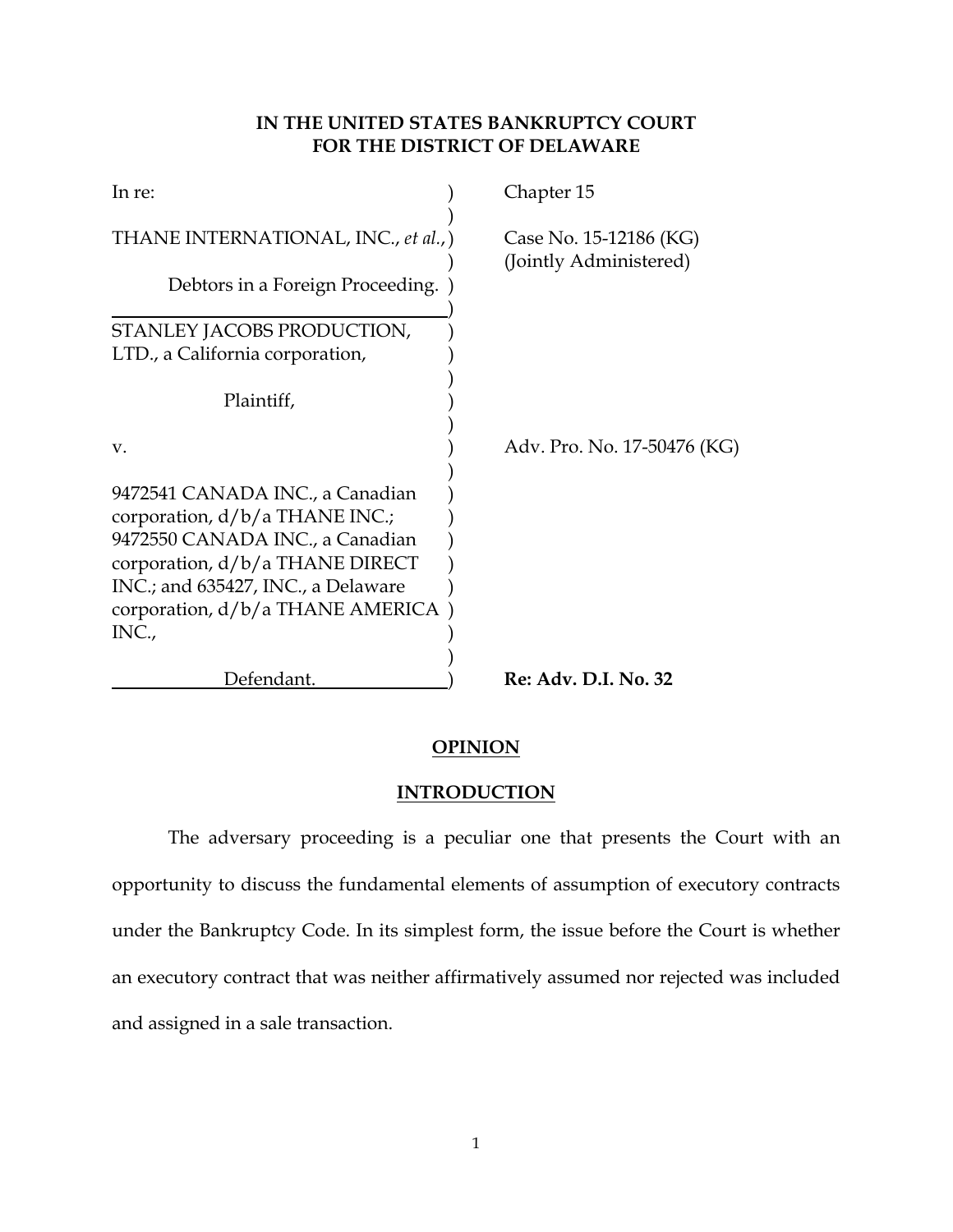On October 16, 2015, Bank of Montreal, as syndication agent and administrative agent for itself, National Bank of Canada and HSBC Bank of Canada as lenders (collectively, the "Senior Lenders") commenced a proceeding in Canada (the "Canadian Proceeding") under Canada's Bankruptcy and Insolvency Act against Thane International, Inc., Thane Direct, Inc., Thane Direct Company, Thane Direct Marketing Inc., West Coast Direct Marketing, Inc., Thane Direct Canada Inc. and TDG, Inc. (collectively, "Old Thane"). *See Bank of Montreal, et al. v. Thane Int'l Inc. et al.*, Case No. 15- 11146-00CL. That same day, 9472541 Canada Inc., 9472550 Canada Inc. and 635427, Inc. (collectively, "New Thane") offered to purchase substantially all of Old Thane's assets (the "Purchase Agreement"). *Exhibit to Opening Brief Regarding Assignment of Production Agreement* ("Exhibit"), Adv. D.I. 32-1 at A146–47.1 On October 25, 2015, Old Thane, through its Receiver, Richter Advisory Group ("Richter") (*id.* at A121–22, ¶ 5), commenced Chapter 15 proceedings in the Court. *Chapter 15 Petition for Recognition of Foreign Proceeding* ("Petition"), D.I. 1.2 The Court entered an order approving the Purchase Agreement on December 1, 2015 (the "Sale Order") (D.I. 42), and the sale closed on December 18, 2015 (the "Closing"). Exhibit at A362.

Eight months after the Closing, Stanley Jacobs Productions, Ltd. ("SJPL") filed an action against New Thane in the United States District Court of the Central District of California (the "District Court") seeking the payment of alleged outstanding royalties

 <sup>1 652134</sup> Limited was also a buyer under the Purchase Agreement, but they are not a named defendant.

<sup>2</sup> References to "D.I." refer to the Chapter 15 docket, *In re Thane Int'l, Inc., et al.* (15-12186). References to "Adv. D.I." refer to this proceeding's docket.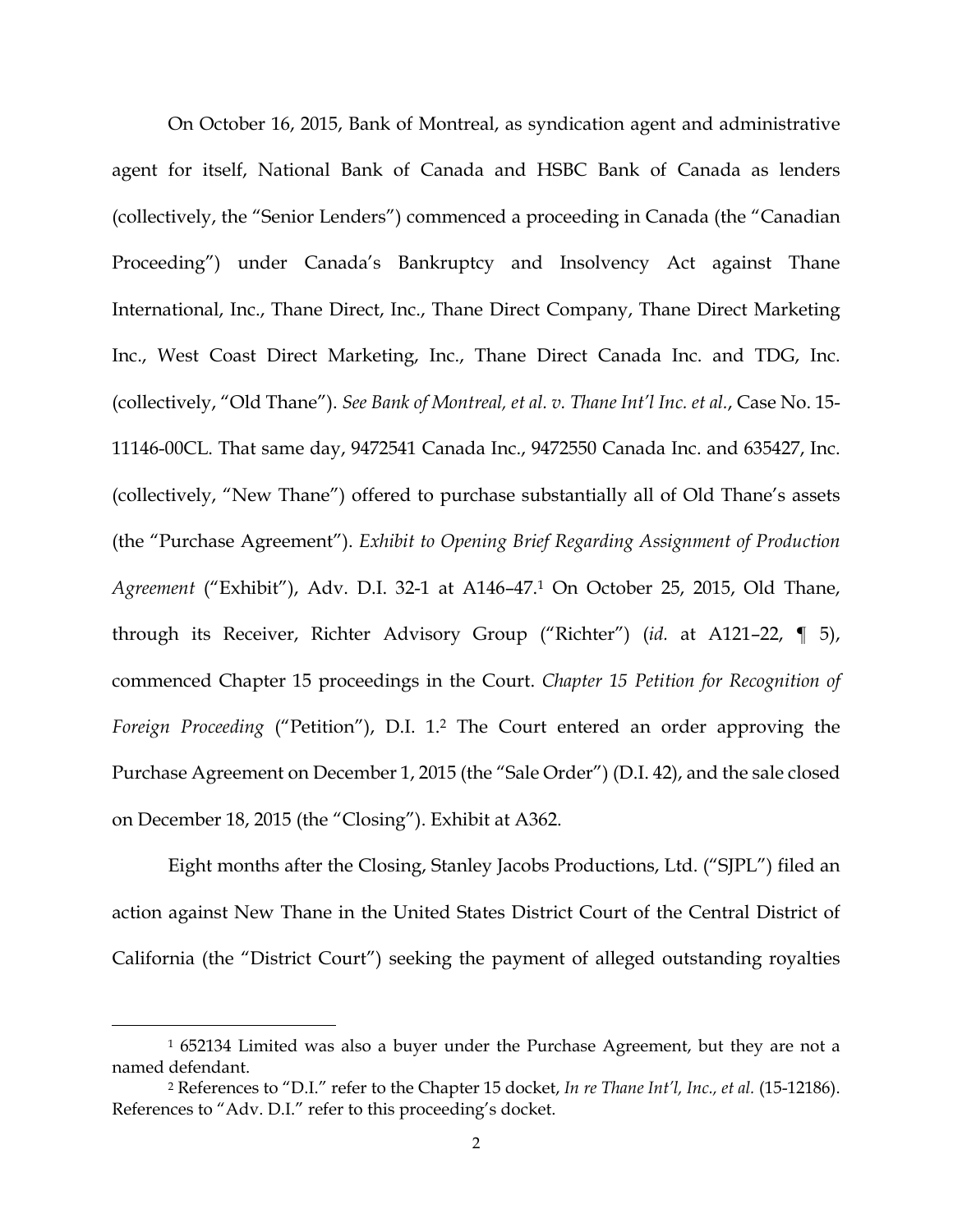under a production agreement between Old Thane and SJPL (the "Production Agreement"). *Complaint*, Adv. D.I. 3.3 On October 14, 2016, New Thane filed a motion to dismiss due to SJPL's failure to "distinguish pre- and post-closing royalties" and failure to show that New Thane is "liable for pre-receivership or pre-closing royalties." Adv. D.I. 4 at p. 1. On December 6, 2016, the District Court denied New Thane's motion to dismiss citing Old Thane's failure to provide SJPL notice of the bankruptcy proceeding. Adv. D.I. 7 at pp. 7–9. On March 16, 2017, New Thane filed a motion for judgment on the pleadings, arguing that the Court is a better forum to interpret the terms of the Sale Order and associated orders, and to discern whether the Production Agreement was assumed by Old Thane and assigned to New Thane. Adv. D.I. 9 at pp. 11–12. On May 1, 2017, the District Court granted New Thane's motion in part and transferred the case to the Delaware District Court which then referred the case to the Court. *Order Regarding Motion for Judgment on the Pleadings* ("Transfer Order"), Adv. D.I. 12.4

"[T]he parties dispute whether the Sale Order assigned the Production Agreement at all[.]" *Id*. at p. 5. SJPL contends that the Sale Order effectuated assumption and assignment of the Production Agreement to New Thane and that New Thane's post-

<sup>&</sup>lt;sup>3</sup> The Court obliges SJPL's request for judicial notice of the District Court proceedings, *Stanley Jacobs Productions, Ltd. v. 9272541 Canada Inc. et al.*, Case No. 2:16-cv-06223-MWF-JPR. *Plaintiff's Request for Judicial Notice in Support of Plaintiff's Regarding Opening Brief ("Judicial Notice* Request"), Adv. D.I. 35; *see* Fed. R. Evid. 201(b)(2) (highlighting judicial notice is appropriate when a fact "can be accurately and readily determined from sources whose accuracy cannot reasonably be questioned").

<sup>4</sup> The District Court invited the District of Delaware to transfer the action back to the District Court after the Court ruled. *See* Transfer Order at p. 6. For the reasons which follow, the Court does not believe that it is necessary to transfer the action back to the District Court.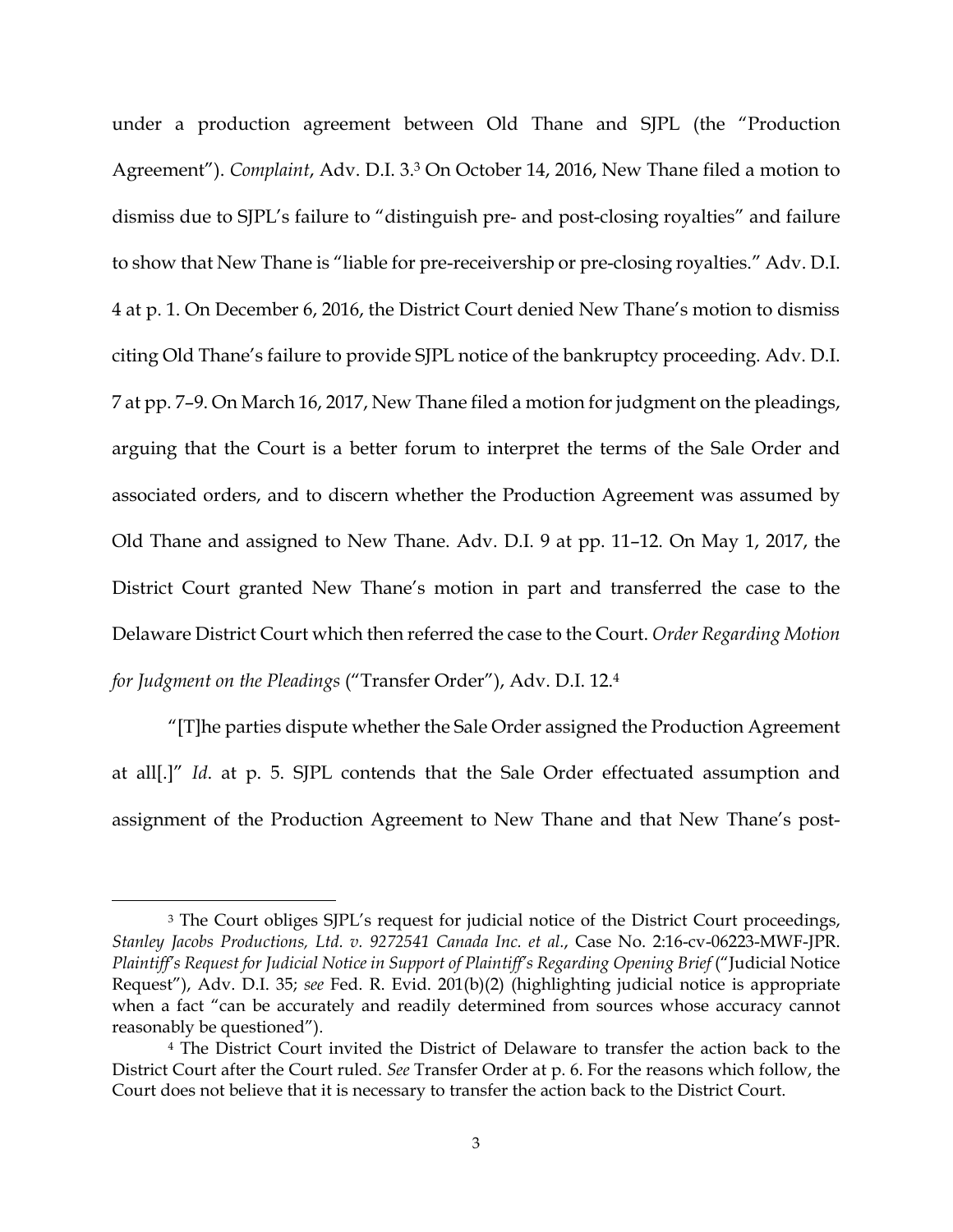Closing course of conduct reinforces such a finding. *See generally Opening Brief Regarding Assignment of Production Agreement* (the "Motion"), Adv. D.I. 32; *Reply in Support of Opening Brief Regarding Assignment of Production Agreement* (the "Reply"), Adv. D.I. 34. New Thane argues that assumption and assignment did not occur because the "strictures" of 11 U.S.C. § 365 were not met and course of conduct cannot substitute. *See generally Opposition to Opening Brief Regarding Assignment of Production Agreement* (the "Opp."), Adv. D.I. 33.

For the reasons stated, the Court finds that Old Thane did not assume the Production Agreement and did not assign it to New Thane.

### **FACTS**

#### **Old Thane's Receivership**

Old Thane sold consumer products through a combination of channels, such as direct-to-consumer sales and retail store sales. *Verified Petition for Recognition of Foreign Main Proceeding and Related Relief*, D.I. 5 ¶ 7. Despite successes with products like the X-5 Steam Mop, Abdoer Twist and Abtronic, Old Thane experienced financial difficulties when television advertising and sales declined in the United States and Canada. *Id*. ¶¶ 13, 15. This sales downturn decimated Old Thane's revenues, leading to the initiation of a sale process. *Id*. ¶ 18. In May 2015, Old Thane entered into a letter of intent with certain senior lenders for the purchase of substantially all of Old Thane's assets (the "Purchase Transaction"). *Id*. In October 2015, the Senior Lenders brought an application to appoint a receiver to the Superior Court of Justice of Toronto, Ontario, Canada (the "Canadian Court"), which initiated the Canadian Proceeding. Opp. at p. 3*.* In accordance with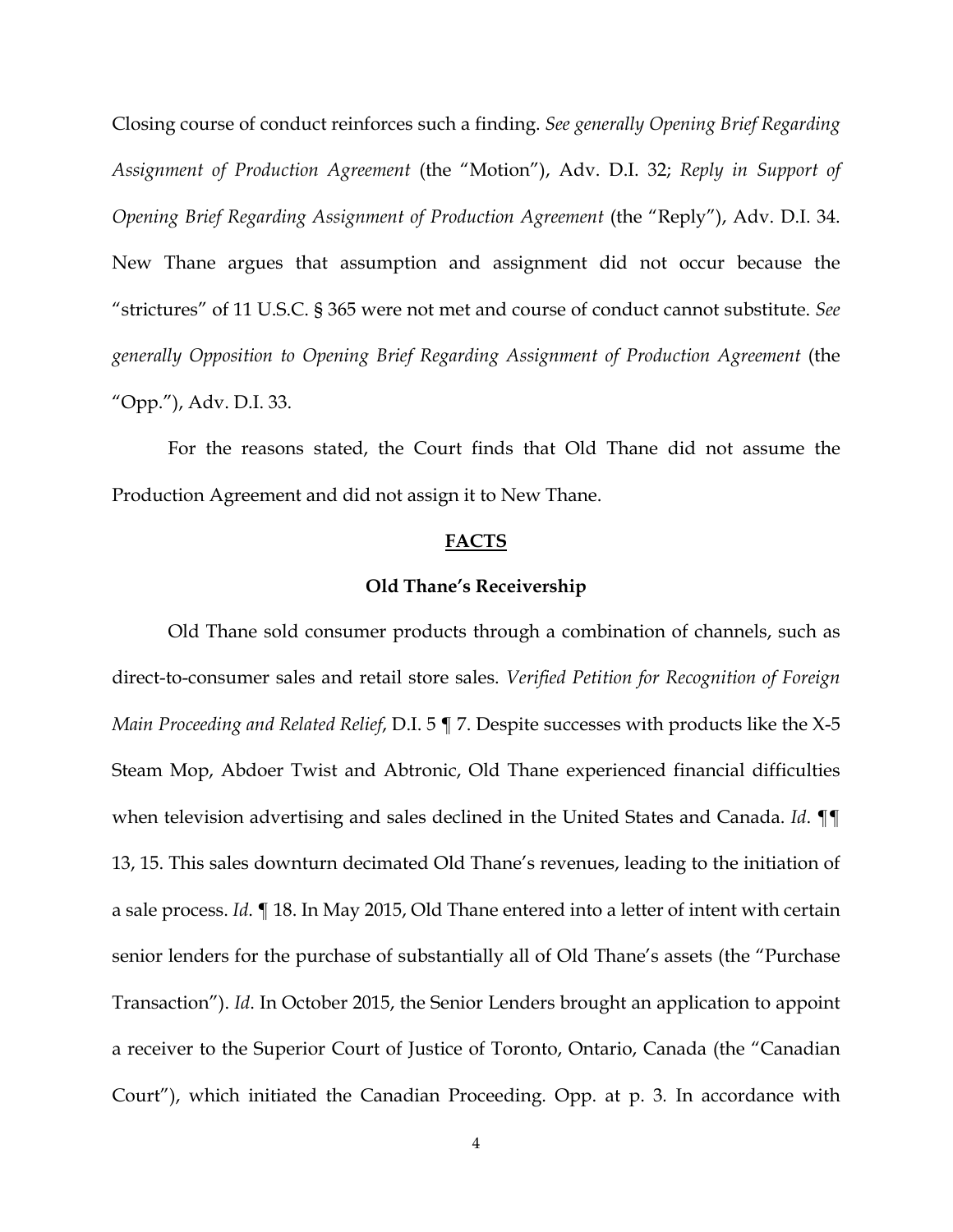Canadian federal and provincial law, the Canadian Court entered an Appointment Order (the "Appointment Order"), as well as related Approval, Vesting and Distribution Order (the "Vesting Order" and, collectively with the Appointment Order, the "Receivership Orders"). *Id*. Richter was appointed as Receiver pursuant to the Appointment Order and was authorized to "sell or convey" Old Thane's assets. *Id*.

### **Old Thane's Chapter 15**

On October 25, 2015, Old Thane, through Richter, initiated Chapter 15 proceedings in the Court by filing the Petition. The following day, Richter filed a Petition for Recognition of the Canadian Proceeding as a foreign main proceeding pursuant to 11 U.S.C. § 1515, outlining Richter's intention to consummate the Purchase Agreement. D.I. 5. On December 1, 2015, the Court entered a Recognition Order. D.I. 41.

### *a. The Purchase Agreement and Sale Order*

 On October 27, 2015, Richter filed a motion with the Court for an order "(i) recognizing and enforcing the Receivership Orders, (ii) authorizing the sale of substantially all of Old Thane's assets, and (iii) authorizing the assignment of certain executory contracts and leases (the 'Sale Motion')." Opp. at p. 4; *see* D.I. 22. The Purchase Agreement details the terms of the sale. *See* Exhibit at A146. The Purchase Agreement does not identify all contracts and related liabilities to be assumed by New Thane (Opp. at p. 5), but it does provide that New Thane will "assume the obligations relating to those Contracts being purchased by it in accordance with Schedule 1 and Schedule 2." Exhibit at A155. Neither Schedule 1 nor 2 reference the Production Agreement. Schedule 1 does, however, note that the assets sold by Old Thane include "Other Assets," which are in part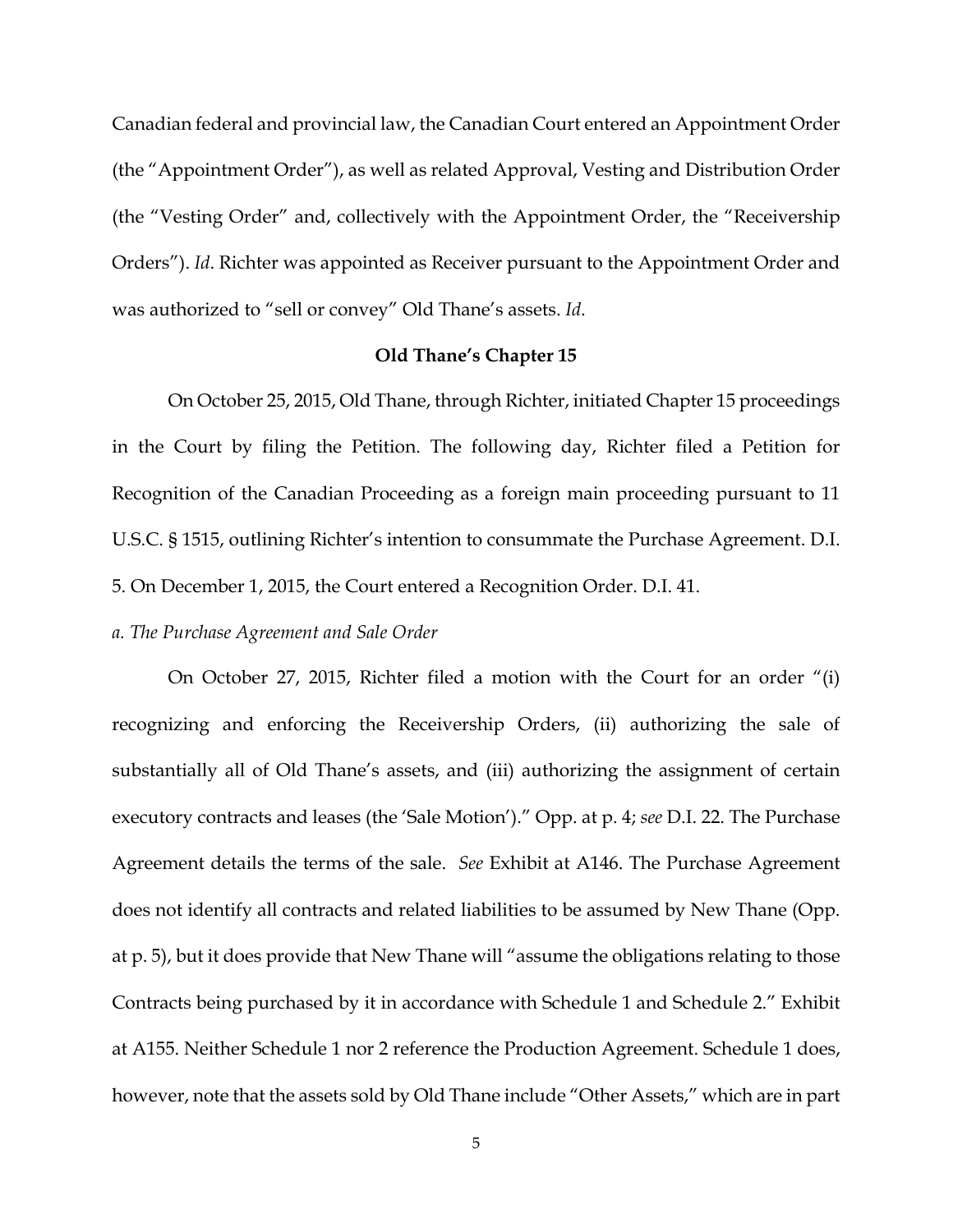defined as "Debtor Contracts, equipment, inventory and Accounts Receivable, as applicable." *Id*. at A174.

On December 1, 2015, the Court entered the Sale Order which approved the Sale Motion and effectuated the Purchase Agreement. Closing occurred on December 18, 2015, in accordance with the terms of the Sale Order. *Id*. at A361–62.

*b. The Production Agreement* 

In March 2011, SJPL, as Producer, and Old Thane, as Client, executed the Production Agreement calling for SJPL to create an infomercial for Old Thane's FlavorStone**®** Cookware product. *Id*. at A13. Importantly, for purposes of a Section 365 analysis, the parties do not dispute the Production Agreement's executoriness. *See*, *e.g.*, *In re HQ Global Holdings, Inc.*, 290 B.R. 507, 509–10 (Bankr. D. Del. 2003), explaining:

The Bankruptcy Court does not define 'executory contract,' but the accepted definition is that of Professor Countryman. 'An executory contract is a contract under which the obligation of both the bankrupt and the other party to the contract are so far underperformed that the failure of either to complete performance would constitute a material breach excusing the performance of the other.' *In re Columbia Gas Sys. Inc.*, 50 F. 3d 233, 239 (3d Cir. 1995) (*citing Sharon Steel Corp. v. Nat'l Fuel Gas Distrib. Corp.*, 872 F. 2d 36, 39 (3d Cir. 1989)) . . . The time for determining if a contract is executory is when the bankruptcy petition is filed. *Columbia Gas*, 50 F. 3d at 240 (citations omitted).

Old Thane was bound to pay royalties (Production Agreement ¶¶ 4, 4.6), and SJPL was

not to produce content for Old Thane's competitors while receiving such royalties. *Id.* ¶

12.3. Additional executory components included the parties' ongoing confidentiality (*id.*

¶ 12) and indemnification terms. *Id.* ¶ 11.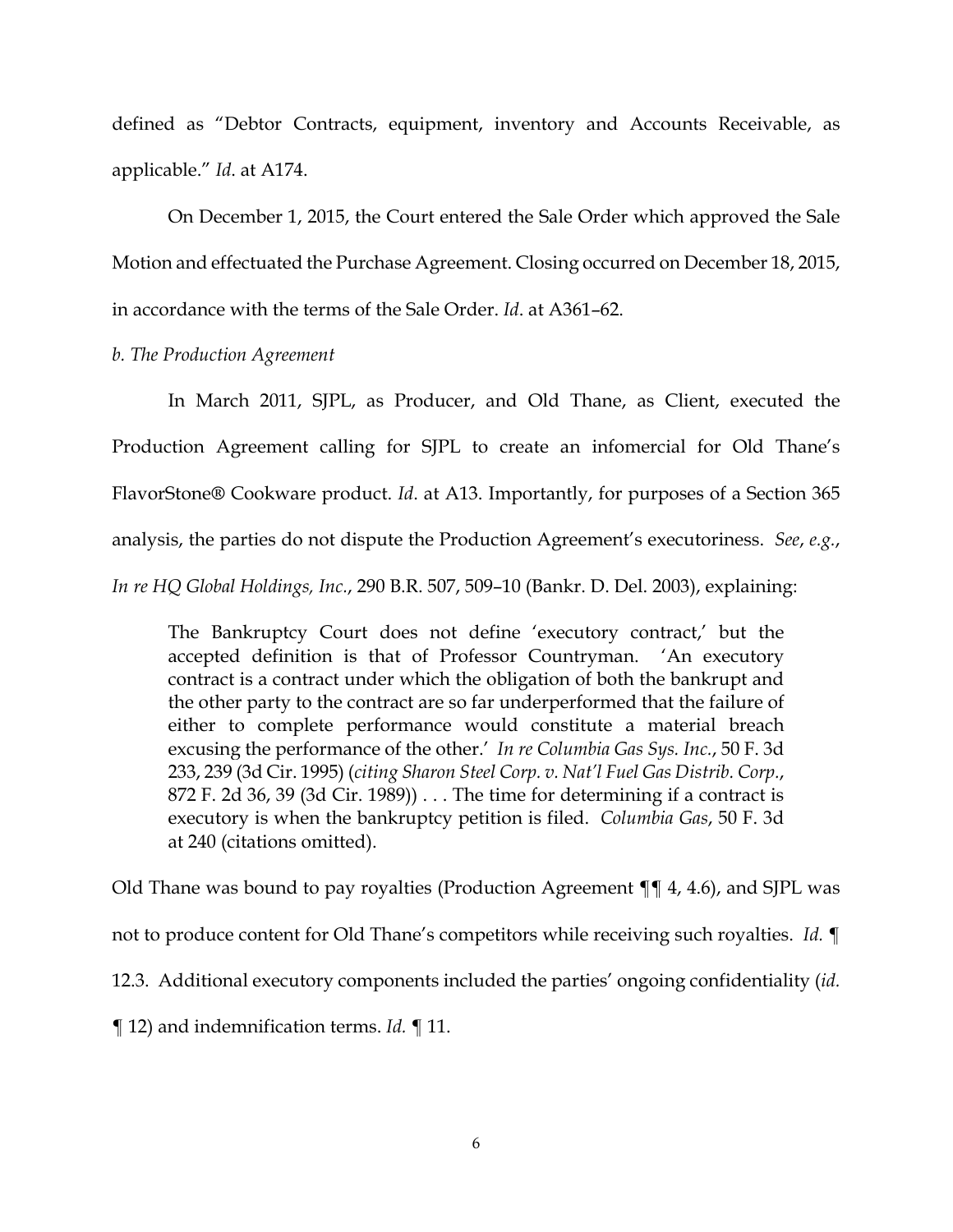Old Thane had authority to assign the Production Agreement but was obligated to provide SJPL with notice. *See id.* ¶ 15. If SJPL objected, Old Thane would remain secondarily liable. *Id*. 5 Old Thane, however, failed to provide SJPL any notice of the bankruptcy proceeding. Motion at p. 10; *see* Adv. D.I. 7 at pp. 7–9. In fact, SJPL did not learn of Old Thane's bankruptcy until receipt of a letter from New Thane concerning royalty adjustments (the "Royalty Adjustment Letter") approximately 6 weeks<sup>6</sup> after the alleged assignment of the Production Agreement. Motion at p. 10; *see* Exhibit at A71.7

### **JURISDICTION**

The Court has subject matter jurisdiction over this adversary proceeding under 28

U.S.C. § 157(c)(2). This is a "non-core" adversary proceeding, but it "relates to" a case under Title 11. *See id*. Venue is proper pursuant to 28 U.S.C. § 1410(3).

Exhibit at A22.

 <sup>5</sup> In relevant part, Paragraph 15 provides:

<sup>. . .</sup> Client shall have the complete power, right and authority to assign any and all rights granted under this Agreement to any person, entity or company. Client agrees to notify Producer of any such assignment and agrees to remain liable for its obligations to Producer as set forth in this Agreement, unless the assignee assumes such obligations and Producer accepts such assumption, which acceptance shall not be unreasonably withheld. If Producer does not accept such assumption Client shall remain secondarily liable for financial obligations referred to herein. . . .

<sup>6</sup> SJPL claims ignorance of Old Thane's bankruptcy until "approximately 14 weeks after the Production Agreement was [allegedly] assigned." Motion at p. 10. However, the Royalty Adjustment Letter is dated approximately 6 weeks after the Closing. *See* Exhibit at A71.

<sup>7</sup> The Royalty Adjustment Letter—at best—put SJPL on inquiry notice of Old Thane's bankruptcy. *See* Motion at p. 10 (highlighting that the letter did not explicitly mention the bankruptcy proceedings or that "'[Old] Thane' was now 'New Thane'. . ."); *see also EBS Litig. LLC v. Barclays Global Investors, N.A.,* 304 F.3d 302, 305 (3d Cir. 2002) (citing *Becker v. Hamada, Inc.,* 455 A.2d 353, 356 (Del. 1982)) ("'Inquiry notice' requires only notice of 'facts sufficient to put a person of ordinary intelligence and prudence on inquiry which, if pursued, would lead to the discovery.'").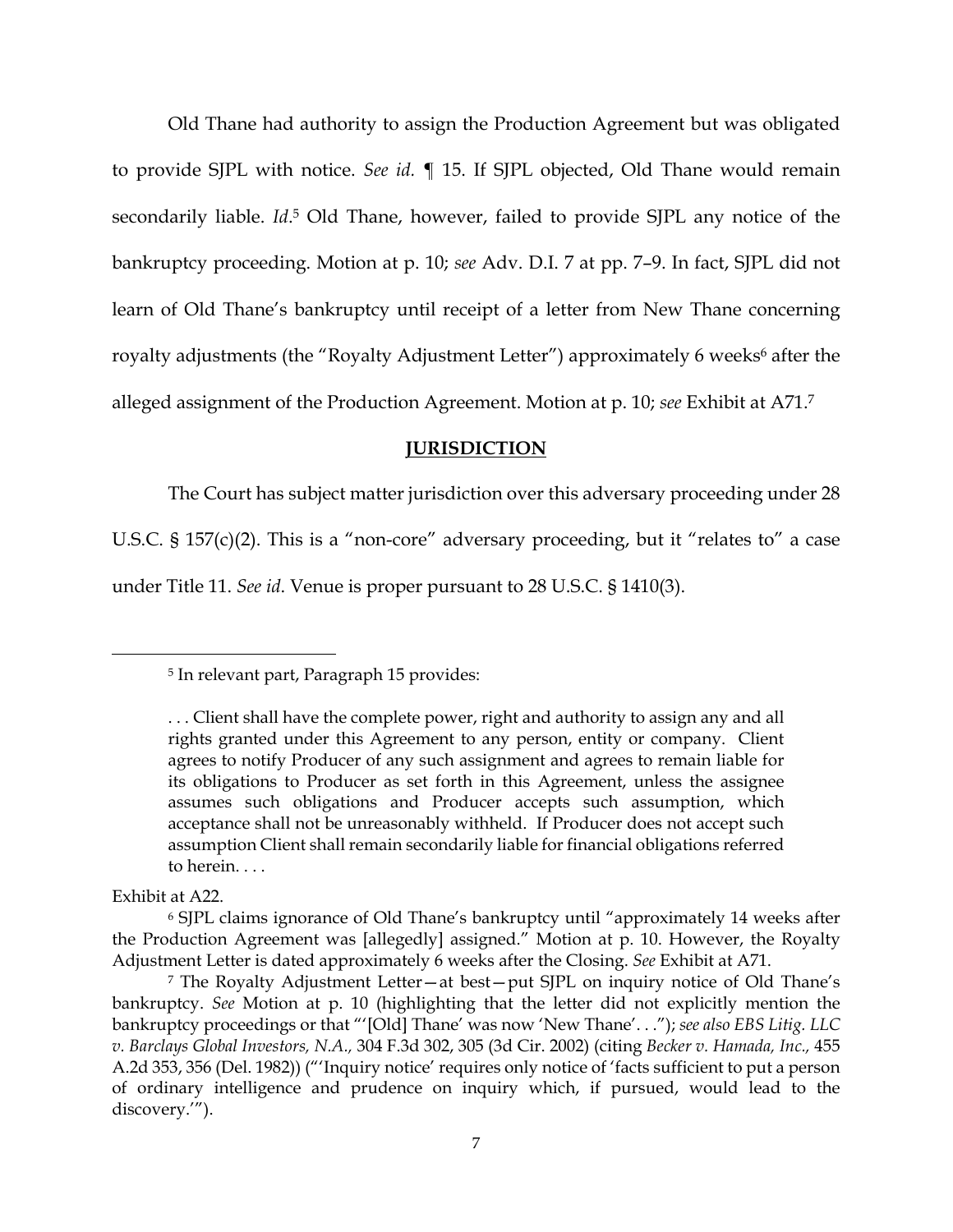#### **STANDARD OF REVIEW**

Pursuant to Rule 12(c) of the Federal Rules of Civil Procedure, as incorporated by Rule 7012 of the Federal Rules of Bankruptcy Procedure, a party may move for judgment on the pleadings "[a]fter the pleadings are closed but early enough not to delay trial." A motion for judgment on the pleadings is a method to dispose of claims where material facts are undisputed and the only disputes concern questions of law. *In re Dex Media, Inc.*, 564 B.R. 208, 212 (Bankr. D. Del. 2017); *see Jang v. Boston Scientific Scimed, Inc.*, 817 F.Supp.2d 409, 413–14 (D. Del. 2011). The same standards as on a motion to dismiss apply, namely, the Court must accept as true the factual allegations in the complaint or counterclaim and review those allegations favorably to the party making them. *In re Dex Media, Inc.*, 564 B.R. at 212–13; *see Ferrell v. Cmty. Mgmt. Servs., LLC*, 2011 WL 1750452, at \*1 (D. Del. May 6, 2011).

#### **DISCUSSION**

Section 365 permits a trustee, or receiver in the case at bar, to do three things with an executory contract: (i) reject it, (ii) assume it or (iii) assume and assign it. Rejection renders the contract counterparty an unsecured creditor. *See* 11 U.S.C. §§ 365(g), 502(g). Assumption requires the trustee to cure all defaults or to provide "adequate assurance" that such defaults will be promptly cured. *See* 11 U.S.C. § 365(b)(1)(A). A party must submit a motion for court approval to properly assume or reject an executory contract. *See* Fed. R. Bankr. P. 6006, 9014 (detailing the procedures for filing a motion to approve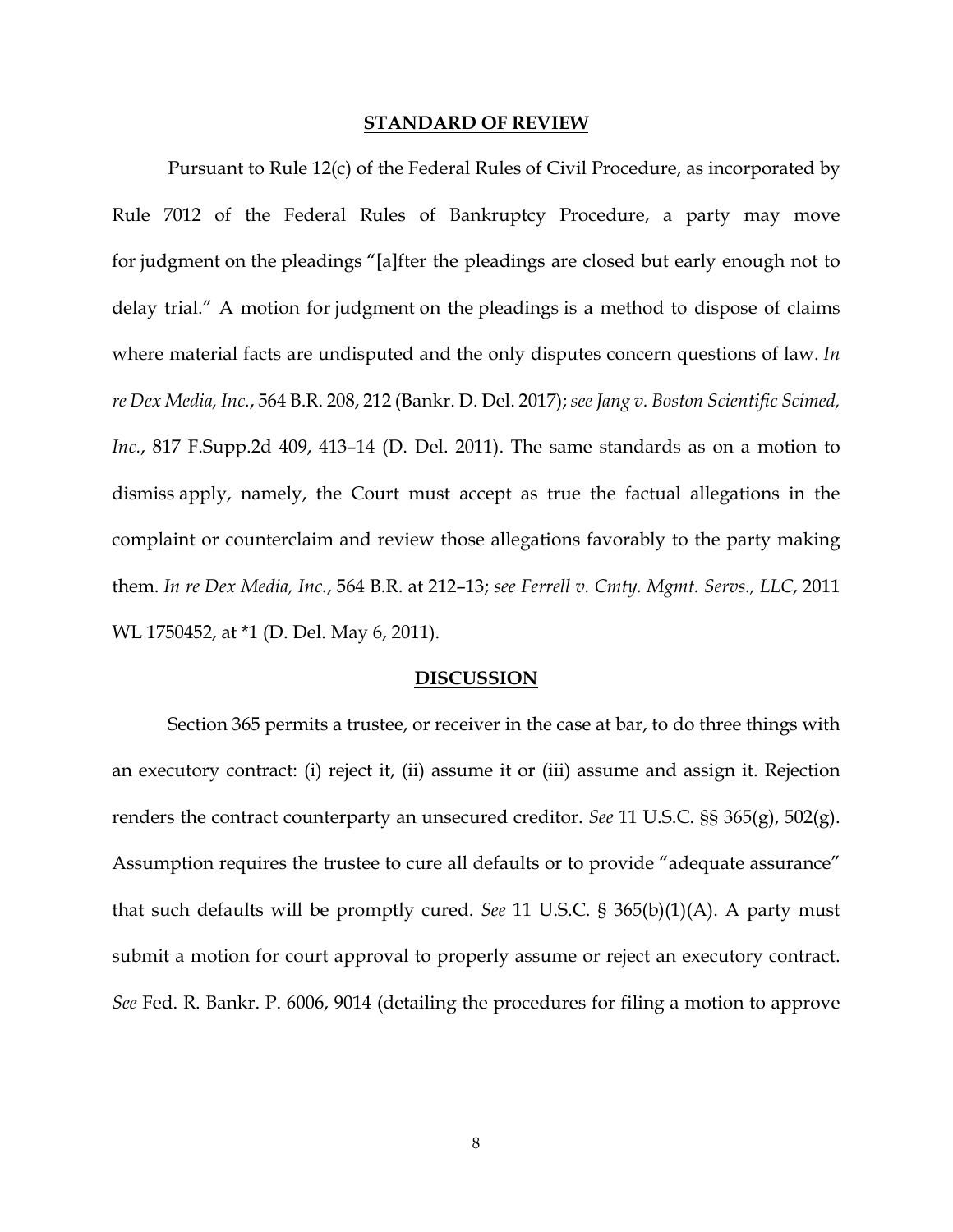or reject an executory contract).8 Importantly, "[a]ssumption is a prerequisite to assignment." Opp. at p.6; *see* 11 U.S.C. § 365(f)(2)(a) ("The trustee may assign an executory contract or unexpired lease of the debtor only if the trustee assumes such contract or lease in accordance with the provisions of this section."). The debtor has the burden to show that a contract is assumable and that Section 365 has been met (*see* 11 U.S.C. § 365(a); *In re Diamond Mfg. Co, Inc.*, 164 B.R. 189, 199 (Bankr. S.D. Ga. 1994)), and the nondebtor party is generally required to prove the existence of defaults. *Id*. As it stands, "the proceeding is in a no-man's land where the executory contract[ was] neither definitively assumed nor definitively rejected." *In re Greater Se. Cmty. Hosp. Corp. I*, 327 B.R. 26, 30 (Bankr. D.D.C. 2005).

## **Course of Conduct Cannot Substitute for the Bankruptcy Code's Assumption Requirements**

 New Thane advocates formalism and argues that because the strictures of Section 365 were not met, assumption and assignment of the Production Agreement did not occur. Opp. at pp. 5–8. SJPL, however, looks past such formalism and argues that the Sale Order, in conjunction with New Thane's post-Closing conduct, effectuated a valid assumption and assignment. *See* Motion at pp. 9–10; Reply at p. 1. The requirements of Section 365 and associated Rules of Bankruptcy Procedure warrant discussion to determine what, if any, were satisfied here.

 <sup>8</sup> The Court addresses this point *infra*. However, because the instant case concerns assumption, the Court does not fully address rejection of an executory contract.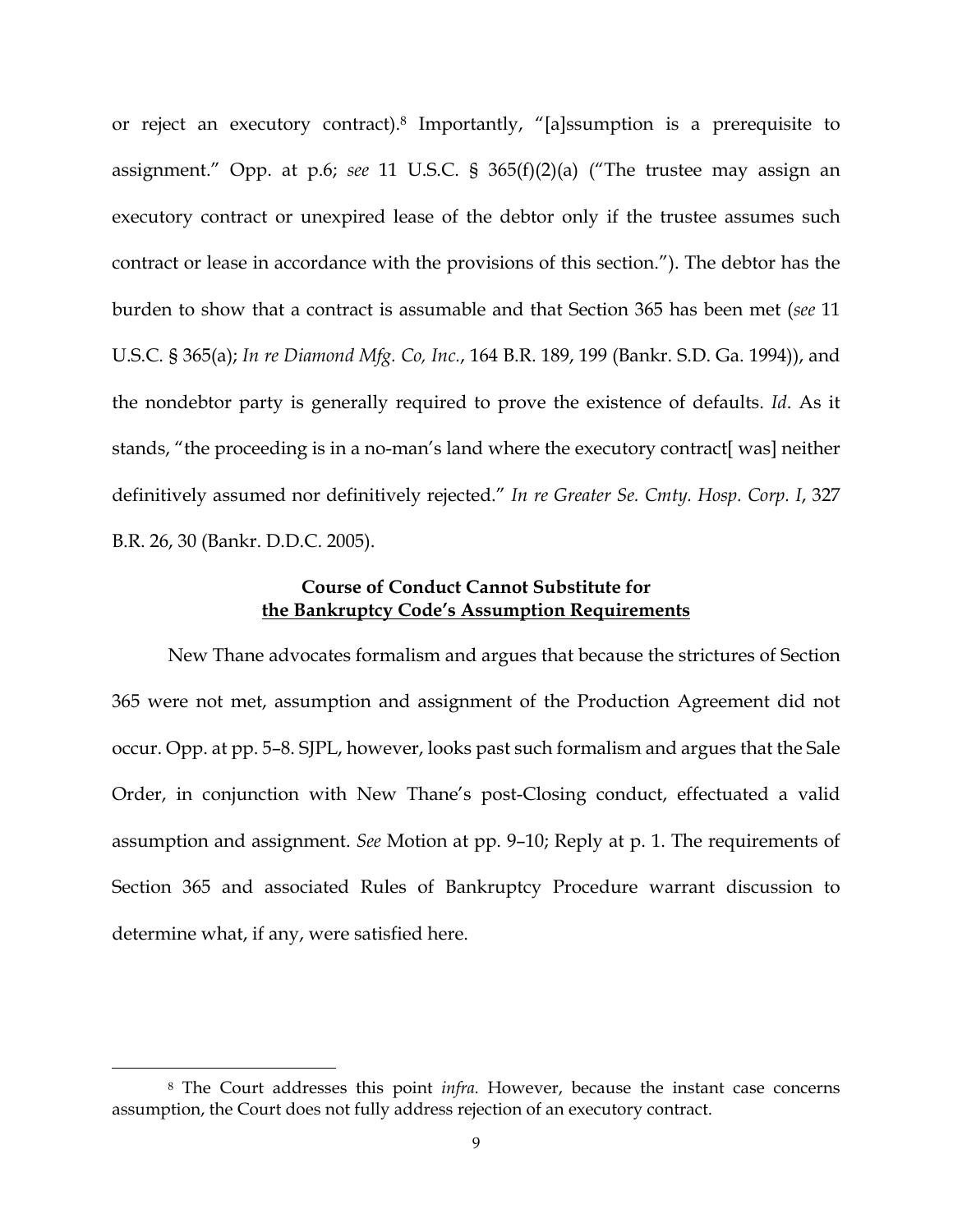#### *a. No Formal Motion*

It is hornbook law that assumption and rejection of executory contracts requires filing a motion. *See* Fed. R. Bankr. P. 6006(a), 9014(a); 11 U.S.C. § 365(a); *see, e.g.*, *Sea Harvest Corp. v. Riviera Land Co.*, 868 F.2d 1077, 1079 (9th Cir. 1989) ("[The Bankruptcy Rules of Procedure] plainly specify that a debtor in possession must file a formal motion;" finding documents entitled "Affirmation and Assumption of Executory Contracts" insufficient); *In re Gamma Fishing Co., Inc.*, 70 B.R. 949, 953 (Bankr. S.D. Cal. 1987) (noting an express order is required). Here, Old Thane failed to file a motion. Such failure in and of itself is fatal to a claim of assumption; however, the Court must address the notion of "implied" or "tacit" assumption.

Implied assumption is not a novel issue, but it is an unsettled one. *See, e.g.*, *10-6006 Collier on Bankruptcy* ¶ 6006.01, n. 16 (16th ed. 2017) (collecting implied rejection and assumption cases). A finding of implied assumption hinges on a parties' course of conduct, which is defined as "a series of acts over a period of time evidencing a continuity of purpose." *Corp. Commc'n Servs. of Dayton, LLC v. MCI Commc'ns Servs., Inc.*, No. 3:08- CV-046, 2009 WL 3756274, at \*12 (S.D. Ohio Nov. 9, 2009), *aff'd sub nom. Corp. Commc'n Servs. of Dayton LLC. v. MCI Commc'ns Servs. Inc.*, 444 F. App'x 866 (6th Cir. 2011). Here, there are several pieces of evidence for the Court to consider.

#### *i. The Royalty Adjustment Letter*

SJPL contends that the Royalty Adjustment Letter supports finding for assumption because New Thane failed to explicitly disclaim assumption of the Production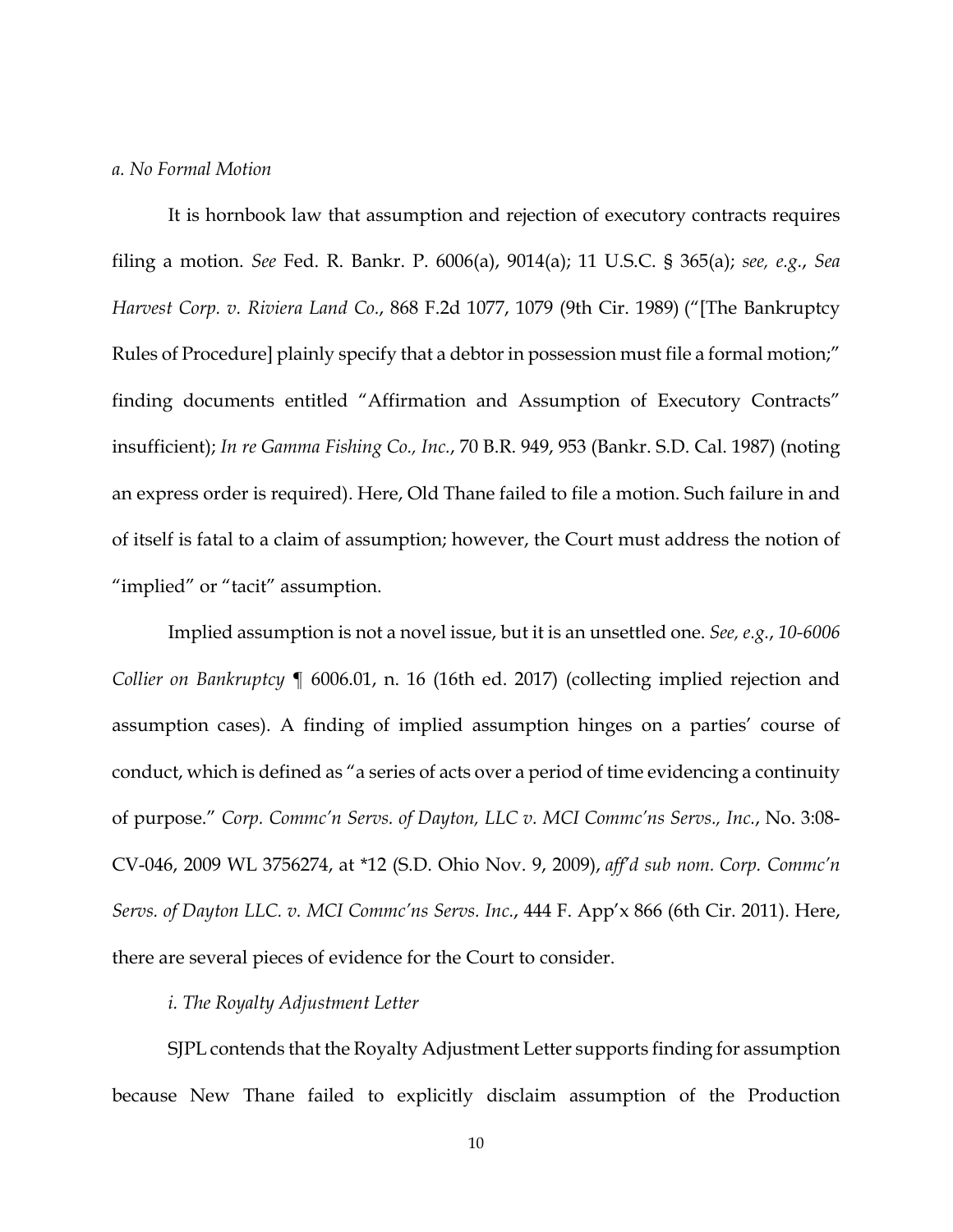Agreement, and that, rather, the letter "specifically recognized that SJPL and Thane had an agreement, pursuant to which New Thane would continue to pay royalties." Motion at p. 10; *see* Reply at p. 1. The Court disagrees. The letter makes clear that the Production Agreement was between "Thane," i.e., Old Thane, and SJPL. *See* Exhibit at A71. Similarly, the letter directs SJPL to "refer to *your* agreement . . . for more details." The Court finds New Thane's pronoun use indicative of its intentions and overarching view of the Production Agreement. If New Thane was of the mindset that, as an acquirer of substantially all of Old Thane's assets, the Production Agreement was an agreement between itself and SJPL, it would have been easy to include language referencing "our" agreement. However, the Court must give effect to New Thane's words, especially because they are "sophisticated purchasers with legal counsel." Reply at p. 2; *see also In re Am. LaFrance, LLC*, 461 B.R. 267, 275 (Bankr. D. Del. 2011) (considering the "sophistication of the parties" when gleaning a party's intent).

## *ii. New Thane's District Court Briefing*

SJPL draws the Court's attention to a sentence found in New Thane's District Court briefing. *See* Reply at pp. 1, n.2, 6. The quote, in its original form, provides "SJP[L] does not dispute that the operative documents resulting from the Canadian and U.S. proceedings resulted in [New Thane] assuming the Production Agreement without pre-Closing Date liabilities." Judicial Notice Request at p. 5. SJPL argues that this serves as New Thane's "declaration" of assumption. *See* Reply at p. 1, n.2. The Court again disagrees. The sentence is merely argument by New Thane's counsel. First, the underlying claim is untrue. SJPL very much *does* dispute that the operative documents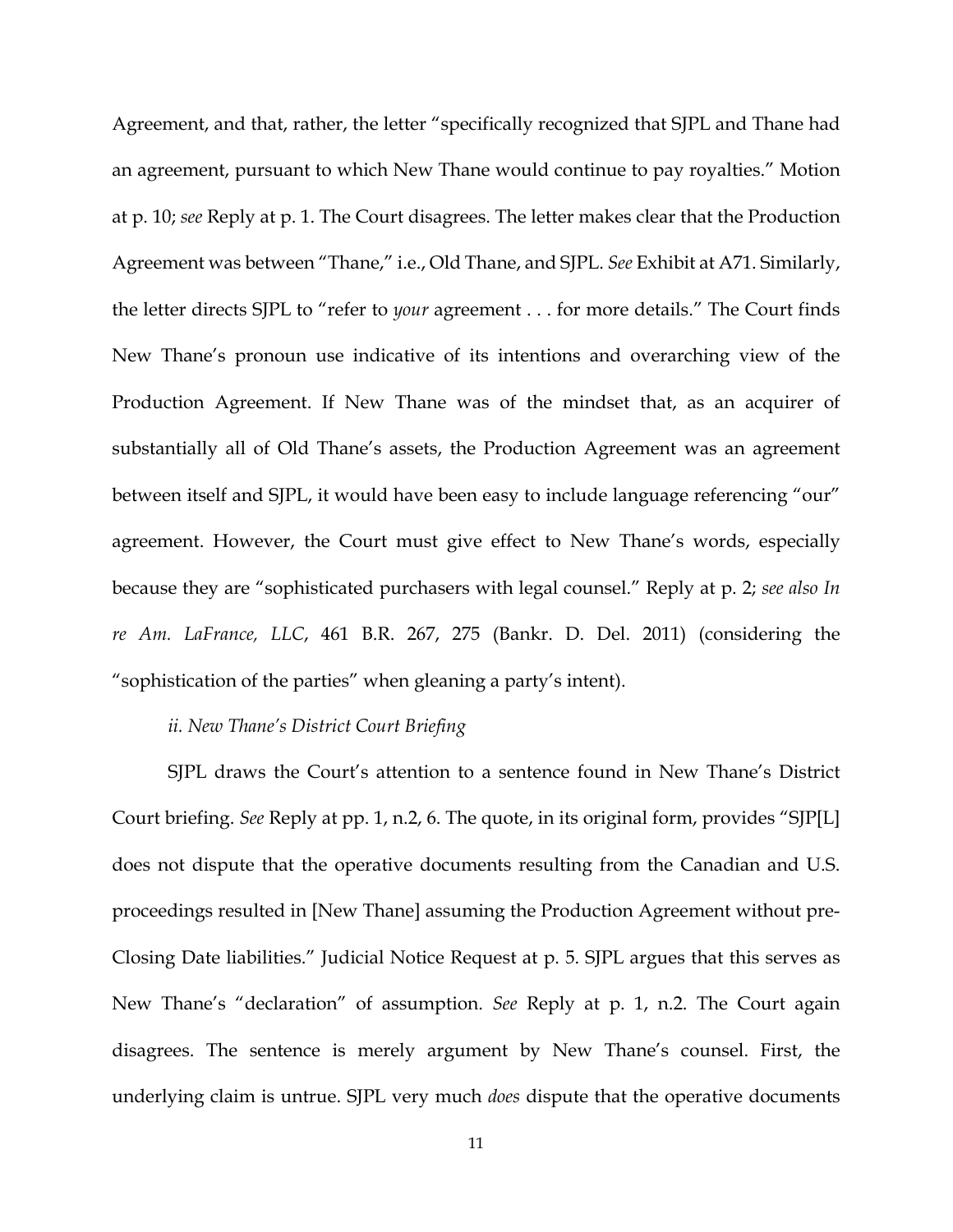resulting from the proceedings resulted in assumption *without pre-Closing liabilities. See generally* Motion; Reply; Adv. D.I. 5, 10, 12 and 43. After all, the bulk of SJPL's claim is that New Thane *is* liable for pre-Closing liabilities. If the underlying statement were true—and not merely argument—there would be no dispute before the Court. *See generally* Transfer Order (making no mention of New Thane's alleged "declaration" and specifically referring the matter to the Court to resolve the issue of assumption and, if found to be assumed, pre-Closing liabilities).

### *iii. Post-Closing use of the Infomercial*

The record indicates that New Thane enjoyed the benefits of the Production Agreement post-Closing, which SJPL argues signifies assumption. *See* Reply at p. 2. The Court finds that continued use does not obviate the need for a formal motion to assume.

Finding that New Thane's continued use of the Production Agreement constituted assumption would validate the hazy doctrine of implied assumption. The overarching approach and logic taken in cases finding implied assumption, however, give the Court pause. Such cases provide that a debtor who clearly failed to adhere to the requirements under the Bankruptcy Code is still obligated (or not obligated if a court finds rejection occurred) to perform under a given contract or lease. That result is one borne of uncertainty, and uncertainty is a standard that the Court is uncomfortable perpetuating. Condoning such informal means of assumption will force courts to meddle in the factladen intricacies of transactions — sometimes well after the departure of a necessary party, such as the case here—to determine the debtor's, purchaser's or some third party's "true intention." *See In re Treat Fitness Ctr., Inc.*, 60 B.R. 878, 879 (B.A.P. 9th Cir. 1986) (emphasis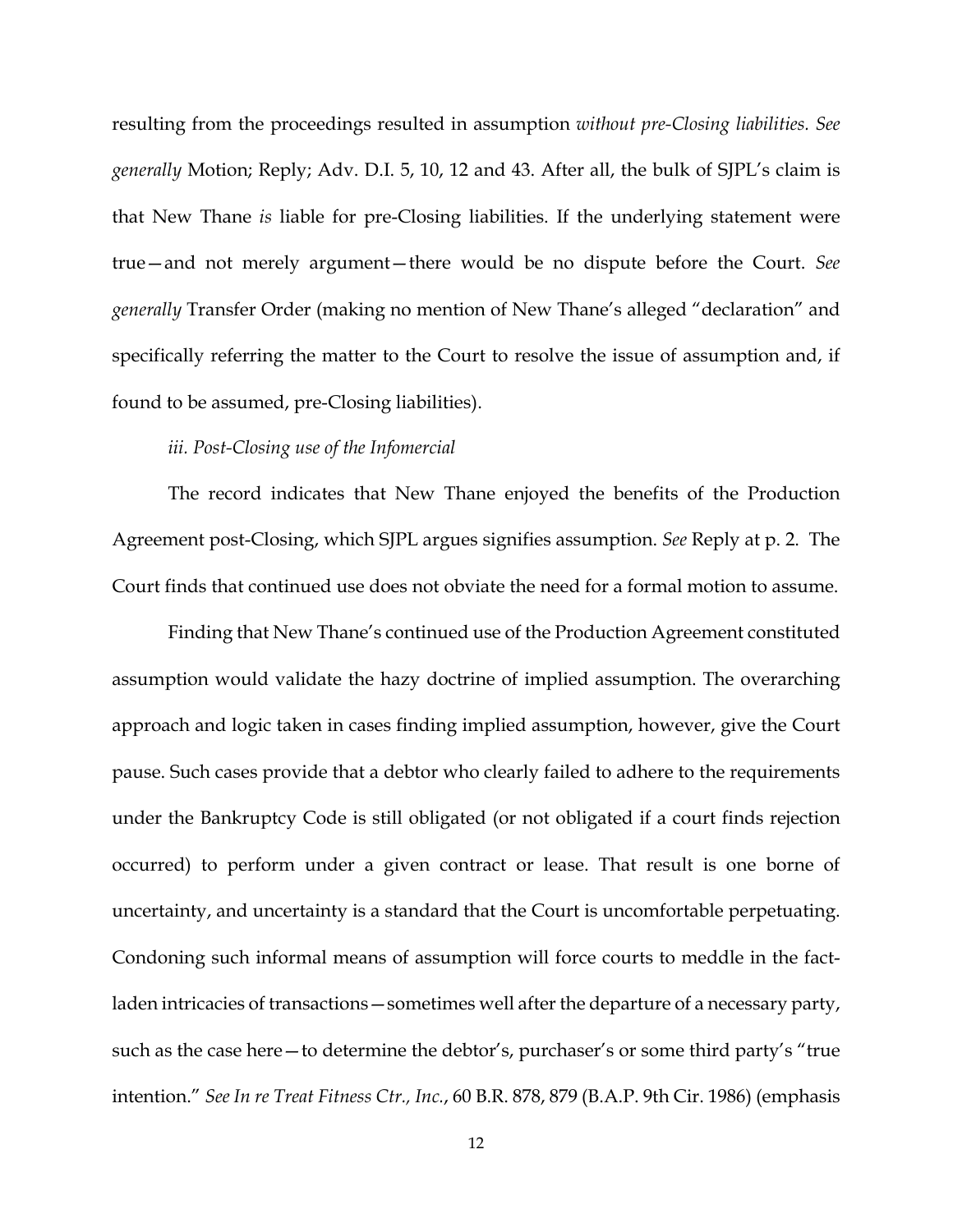added) (finding Section 365 and Bankruptcy Rule 6006 "require that the debtor or trustee file a formal motion to assume, *thus overruling cases under the former Bankruptcy Act that required courts to judge whether words or deeds, often ambiguous at best, constituted an assumption or rejection of a lease or executory contract*"); *see also Richard Royce Collections, Ltd. v. N.Y. City Shoes, Inc.* (*In re N.Y. City Shoes, Inc.*), 84 B.R. 947, 960–61 (Bankr. E.D. Pa. 1988) (refusing to recognize implicit rejection of an executory contract based on "course of conduct"). While the facts of this case are undoubtedly unique, the Court must hold true and find that absent a motion, there is no assumption.

#### *b. No Notice*

Generally speaking, "a party seeking relief in bankruptcy court is not entitled to achieve a *fait accompli* with respect to the protectable interests of parties who did not receive notice prior to any loss with respect to their interest." *In re Nat'l Gypsum Co.*, 208 F.3d 498, 510 (5th Cir. 2000) (quoting 7 *Collier* ¶ 1109.06[2]); *see* Reply at p. 4. It is also true that "Section 365 requirements are meant to protect the interests of the non-debtor parties to executory contracts, so they may avoid having to deal with an assumption 'of which they had no notice and which they had no opportunity to contest.'" *Id*. at p. 3 (citing *Nat'l Gypsum co.*, 208 F.3d at 512 (citation omitted)). In fact, the Bankruptcy Code is "replete with provisions requiring proper notice" to interested parties (*id.* at 510), and Old Thane's failure to provide any notice connects to greater due process concerns. "In bankruptcy, due process requires that known creditors be provided with notice of the debtor's bankruptcy filing[.]" *In re Mariner Post-Acute Network, Inc.*, 303 B.R. 42, 46 (Bankr. D. Del. 2003). Although due process does not necessitate "notice of every step in a bankruptcy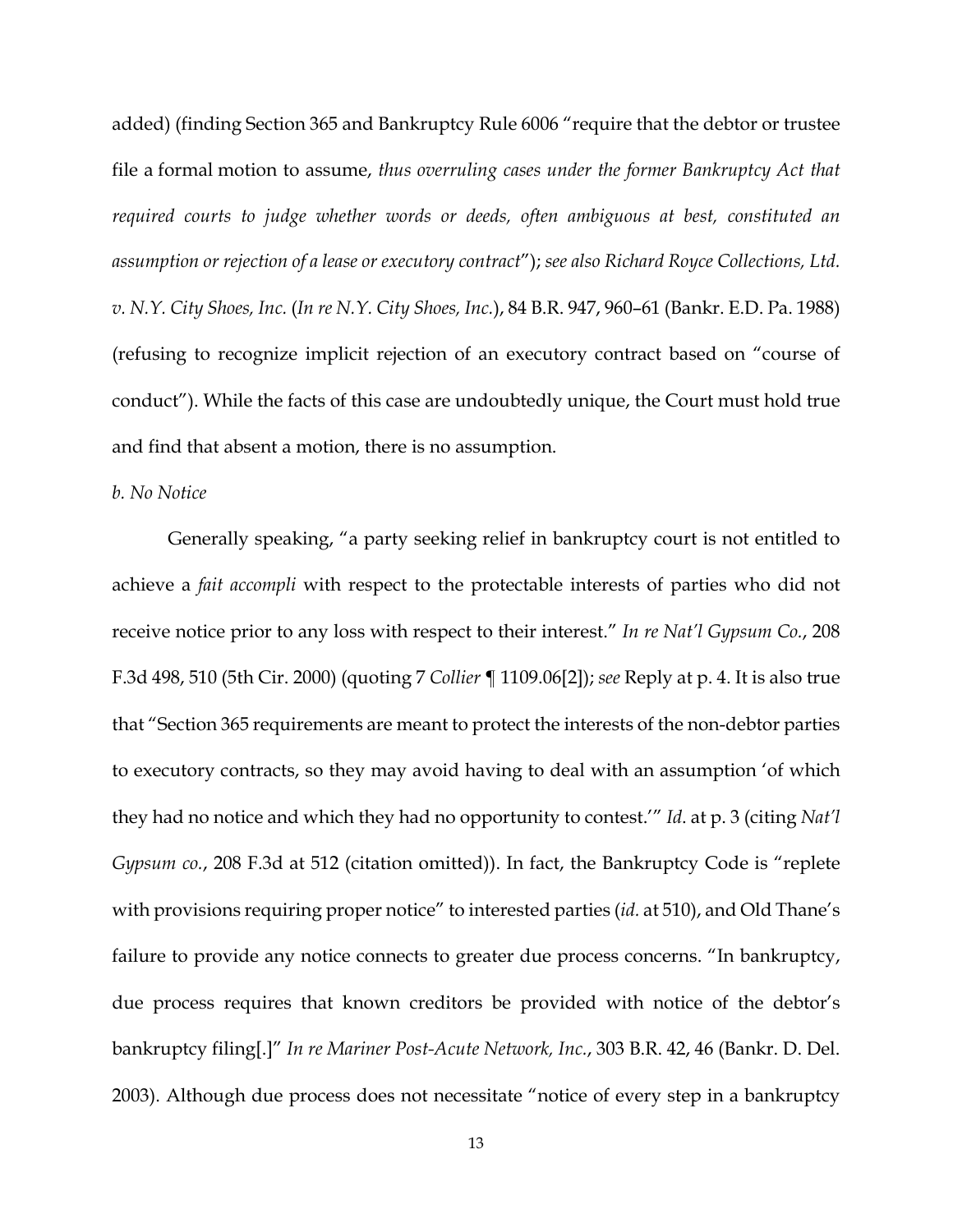proceeding (*id*.)," it does "mandate[] notice be given to a creditor whose property rights are being affected so that he may have his day in court." *In re Fauchier*, 71 B.R. 212, 215 (B.A.P. 9th Cir. 1987). Although SJPL was not provided this fundamental right, it is not New Thane's fault. Rather, Old Thane, the now defunct debtor-seller, bore the burden of giving notice upon filing bankruptcy. *See Ellett v. Stanislaus*, 506 F.3d 774, 781 (9th Cir. 2007) (internal citation omitted) (noting when a debtor "'seeks to free itself of an obligation by means of a federal court judgment' . . . it is not unreasonable to place the burden on the debtors to ensure that their creditors received proper notice of their bankruptcy filing"). Inflicting the burden on New Thane is unsupported by caselaw.<sup>9</sup>

*c. No Cure* 

Cure is a critical component of assumption. And, as conceded multiple times by the parties, SJPL did not receive a cure. *See* Reply at p. 4 ("[T]he requirements of Section 365, specifically the notice and cure provisions were ignored and disregarded."). The Seventh Circuit once noted "[t]he language and intent behind § 365 is decisive. . . .[, and

 <sup>9</sup> SJPL notes that there is no authority for the proposition that an interested party who never received notice of the bankruptcy can, effectively, lose out on a statutory cure right. Reply at p. 6, n.5. In principal, SJPL relies on *In re Motors Liquidation Co.*, 829 F.3d 135 (2d Cir. 2016), arguing that the Court found that the due process rights of interested parties were violated with regard to a "free and clear" sale pursuant to Section 363(f); and, notwithstanding the "free and clear" language prescribed in the court's order, the Second Circuit found that the transfer was not free and clear. New Thane, however, highlights that the facts in *In re Motors Liquidation Co.* were markedly different than the instant case. *See* Judicial Notice Request at pp. 7–8. In that case, the Court found that notice was required due to the debtors' specific knowledge of the pre-closing claims. *In re Motors Liquidation Co.*, 829 F.3d at 158–60. Here, it is unclear if SJPL ever alleged that Old Thane was aware of its pre-Closing liabilities to SJPL. *See* Judicial Notice Request at p. 7 (highlighting that the Complaint solely references SJPL's March 2016 notice to New Thane and no prior communications concerning the alleged pre-Closing liabilities). Nonetheless, Old Thane is not excused from giving notice to SJPL.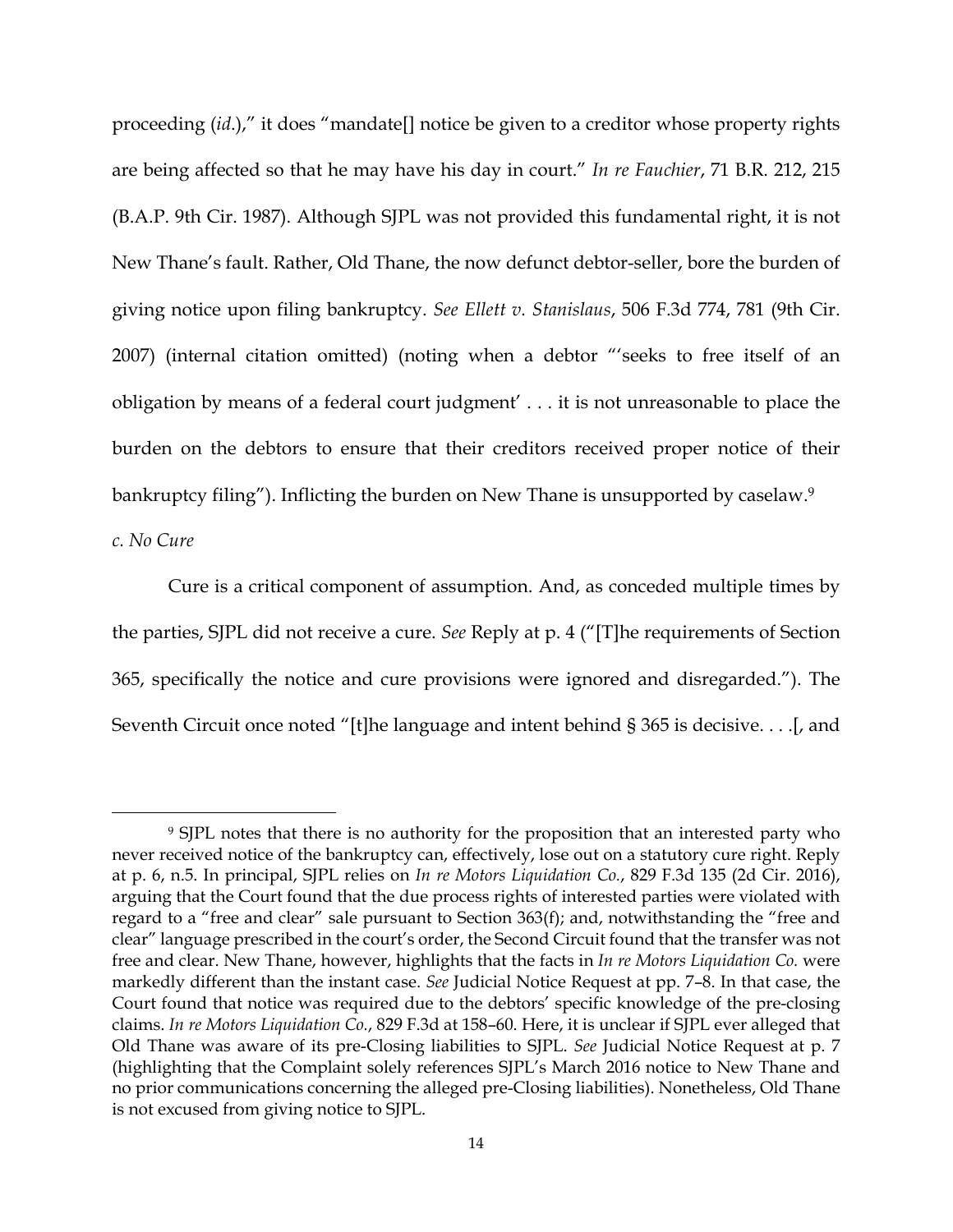it] was clearly intended to insure that the contracting parties receive the full benefit of their bargain if they are forced to continue performance." *In re Superior Toy & Mfg. Co., Inc.*, 78 F.3d 1169, 1174 (7th Cir. 1996). Further, "[i]f the trustee is to assume a contract or lease, the court will have to insure that the trustee's performance under the contract or lease gives the other contracting party the full benefit of his bargain." *Id*. (citing Senate Rep. No. 989, 95th Cong., 2nd Sess. 59 (1978), *reprinted in* 1978 U.S.C.C.A.N. 5787, 5845; H.R.Rep. No. 595, 95th Cong., 2nd Sess. 348 (1978), *reprinted in* 1978 U.S.C.C.A.N. 5963, 6304–05). The Seventh Circuit logically asserted that the term "full benefit of his bargain" refers to "the full amount due" under the contract or lease in question, as opposed to liabilities solely for future performance. *Id*. Here, SJPL did not receive the "full" benefit of its bargain, and pre-Closing liabilities remain outstanding. However, the fact remains that the Bankruptcy Code is clear—there simply *cannot* be an assumption without providing the necessary cure or adequate assurance of one. *See* 11 U.S.C. § 365(b)(1)(A)– (C). This baseline requirement was not met; thus, Old Thane did not assume the Production Agreement and hence could not assign it to New Thane.10

### *d. Exceptions*

SJPL argues that the Court's Sale Order constituted a valid assumption and assignment of the Production Agreement. *See* Motion at p. 9; Reply at p. 1. Although executed in accordance with Section 365 and other Bankruptcy Code provisions (*see*

 <sup>10</sup> Further, as argued by New Thane in the District Court (*see* Judicial Notice Request at p. 9), Section 365(b)(1)'s language is clear in that it specifically references the "trustee," which New Thane is not.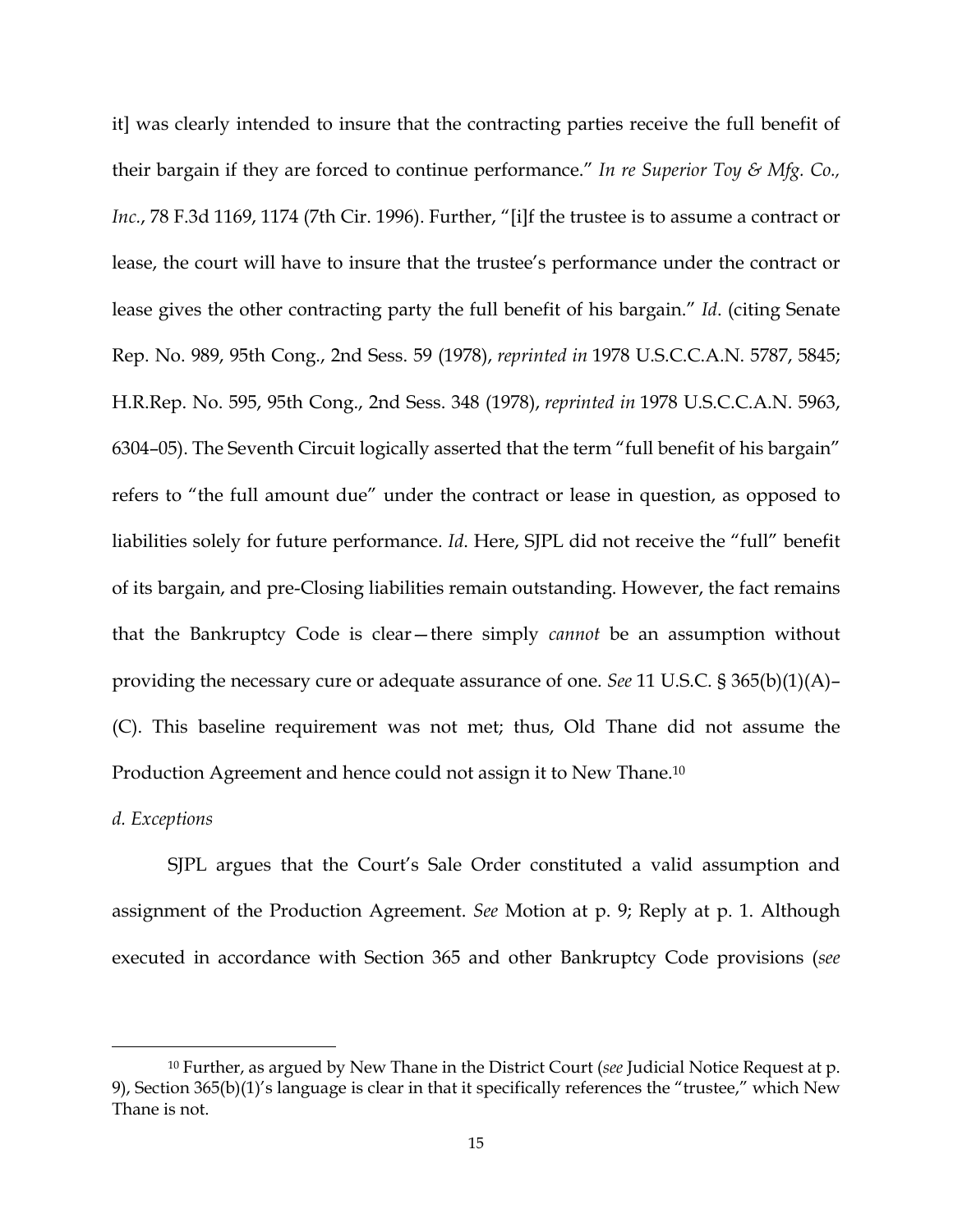Exhibit at A28), it clearly does not meet the stringent requirements outlined above. However, assuming, arguendo, that the Sale Motion, which the Sale Order effectuated, constituted a formal assumption motion, it would be considered an assumption of multiple executory contracts and therefore subject to Rules 6006(e) and (f).

In relevant part, Rule 6006(e) provides that:

The trustee shall not seek authority to assume or assign multiple executory contracts or unexpired leases in one motion unless: (1) all executory contracts or unexpired leases to be assumed or assigned are between the same parties or are to be assigned to the same assignee; . . . or (3) the court otherwise authorizes the motion to be filed.

Rule 6006(e)(1) is inapplicable given that the Purchase Agreement was a multiparty transaction, involving multiple assignees. *See* Exhibit at A146–47. Rule 6006(e)(3) is similarly inapplicable. The Court's entry of the Sale Order, while pursuant to Section 365, was not premised on the Sale Motion constituting an omnibus assumption or rejection motion. At no point does the record reflect that Old Thane intended the Sale Motion to perform such a function. However, again assuming, arguendo, that it was Old Thane's intention, such an omnibus motion would be subject to the requirements of Rule 6006(f), which provides:

A motion to reject or, if permitted under subdivision (e), a motion to assume or assign multiple executory contracts or unexpired leases that are not between the same parties shall:

(1) state in a conspicuous place that parties receiving the omnibus motion should locate their names and their contracts or leases listed in the motion;

(2) list parties alphabetically and identify the corresponding contract or lease;

(3) specify the terms, including the curing of defaults, for each requested assumption or assignment;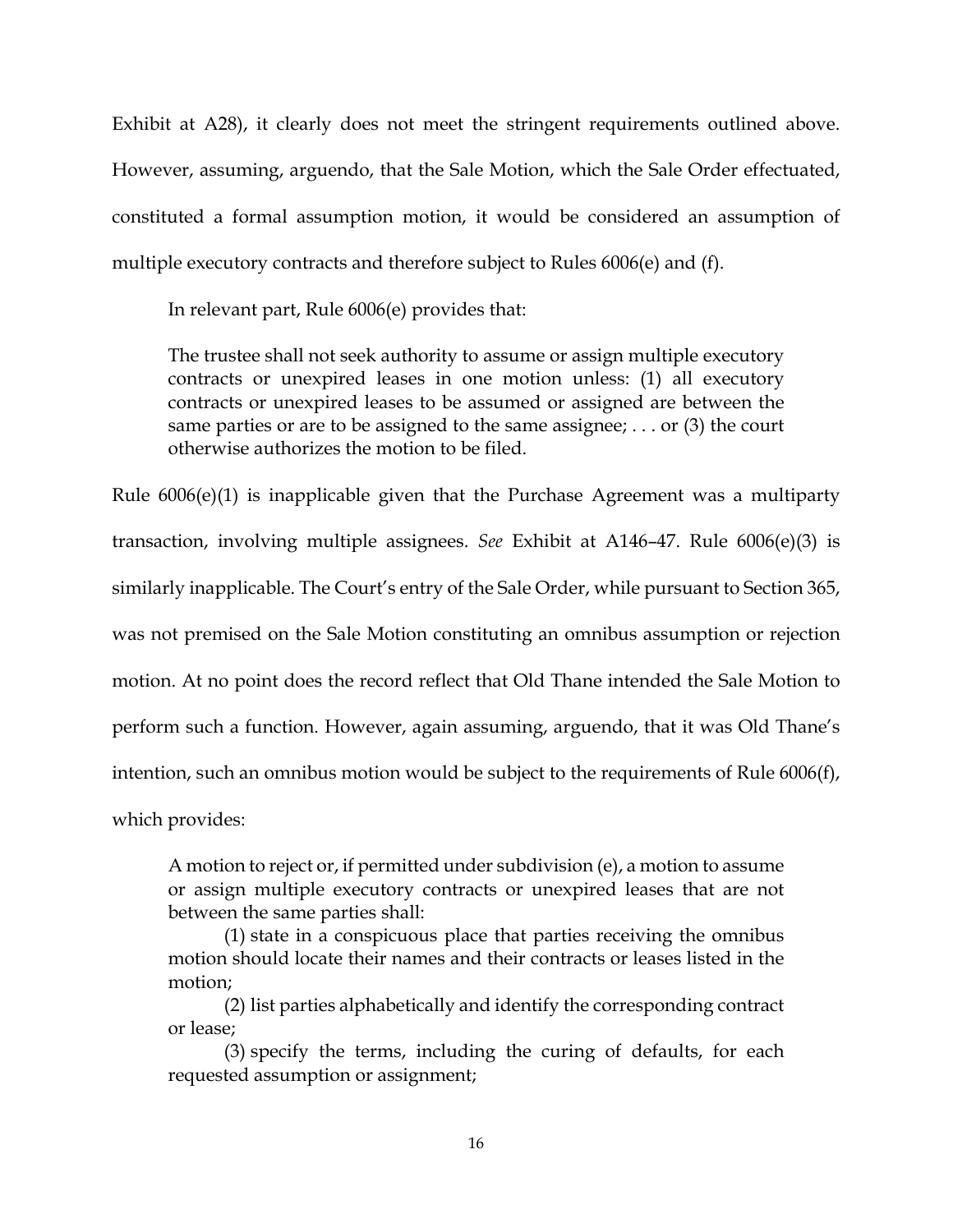(4) specify the terms, including the identity of each assignee and the adequate assurance of future performance by each assignee, for each requested assignment;

(5) be numbered consecutively with other omnibus motions to assume, assign, or reject executory contracts or unexpired leases; and

(6) be limited to no more than 100 executory contracts or unexpired leases.

Rule 6006(f)'s conjunctive structure requires a party to satisfy all six requirements. *See Loughrin v. United States*, 134 S. Ct. 2384, 2390 (2014) (internal citation omitted) (highlighting that statutes employing "or," as opposed to "and," are "'almost always disjunctive, that is, the words it connects are to be given separate meanings'"). Here, the Sale Motion fails all six requirements  $-(i)$  it does not conspicuously state the names of parties to the omnibus motion and reference the contracts to be included in the omnibus motion; (ii) it does not alphabetically list and identify the contracts; (iii) it makes no mention of curing of defaults; (iv) it does not specify the terms, including the identity of each assignee and the adequate assurance of future performance by each assignee, for each requested assignment; (v) it is not numbered consecutively with other omnibus assumption or rejection motions; and (vi) it involved the sale of in excess of 100 executory contracts. The foregoing analysis reveals that the Sale Order—and any associated order or agreement it effectuated—falls short of satisfying the Bankruptcy Code's stringent standards<sup>11</sup>

 <sup>11</sup> Finding that the Sale Order did not constitute a valid assumption and assignment of the Production Agreement means the Court need not consider the issue of pre-Closing liabilities. *See*  Motion at p. 14; Opp. at pp. 6–7.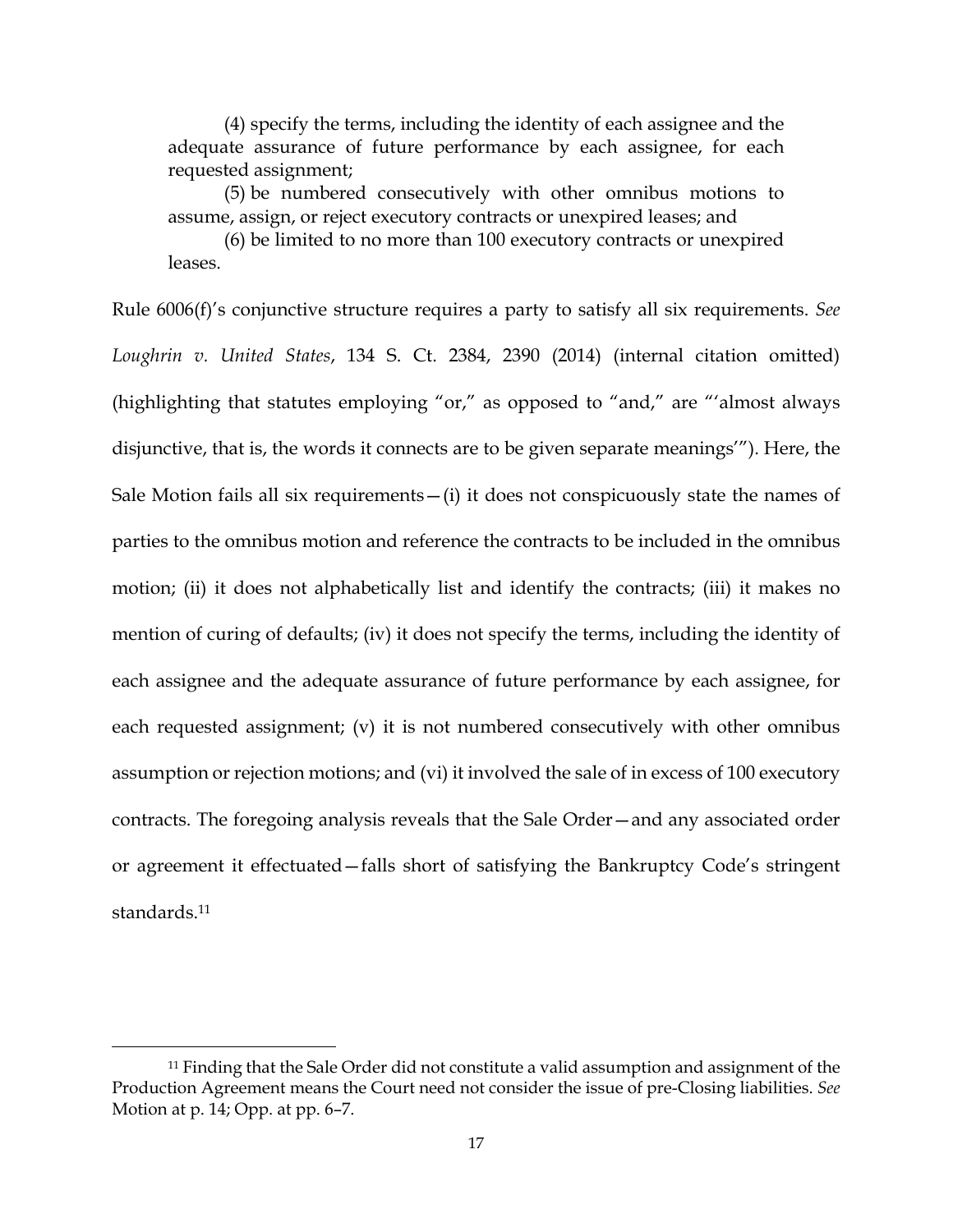Finding no assumption took place, the Court notes that New Thane may not have a contractual right to benefit from its post-Closing use of the Production Agreement. SJPL may, therefore, be entitled to damages for New Thane's post-Closing use. However, further discussion of the parties' relationship, including specific damages, is beyond this Court's jurisdiction. *See* 28 U.S.C. § 157(b)(2) (outlining examples of "core" proceedings under the Bankruptcy Code, which does not include nondebtor versus nondebtor adversary proceedings); *see also Halper v. Halper*, 164 F.3d 830, 836 (3d Cir. 1999) (internal citations omitted) (stating courts in this Circuit must consider if a proceeding "invokes a substantive right provided by title 11" or "could arise only in the context of a bankruptcy case").12

### **CONCLUSION**

The Court will deny the Motion, finding that Old Thane did not assume and assign the Production Agreement to New Thane. An order giving effect to its ruling will follow.

Dated: February 21, 2018

KEVIN GROŠS, U.S.B.J.

 <sup>12</sup> The Court does not find that the underlying dispute—a breach of contract claim between SJPL and New Thane satisfies this Circuit's jurisdictional standard. *See In re Longview Power, LLC,* 515 B.R. 107, 114–15 (Bankr. D. Del. 2014) (surveying caselaw involving underlying state law claims and nondebtor parties and finding such disputes are non-core).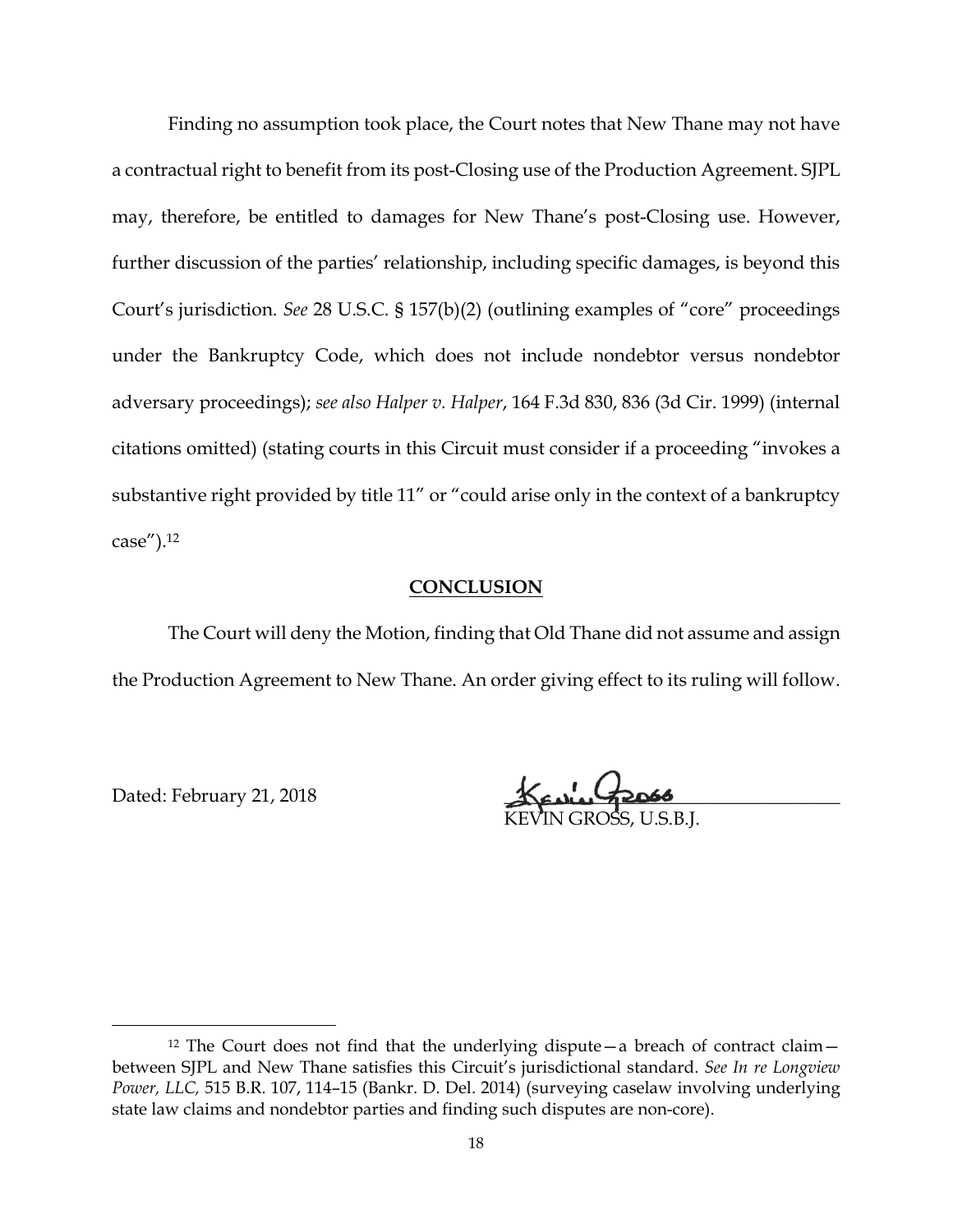# **IN THE UNITED STATES BANKRUPTCY COURT FOR THE DISTRICT OF DELAWARE**

| In re:                                                                                                                                                                                                                       | Chapter 15                                       |
|------------------------------------------------------------------------------------------------------------------------------------------------------------------------------------------------------------------------------|--------------------------------------------------|
| THANE INTERNATIONAL, INC., et al.,)                                                                                                                                                                                          | Case No. 15-12186 (KG)<br>(Jointly Administered) |
| Debtors in a Foreign Proceeding.                                                                                                                                                                                             |                                                  |
| STANLEY JACOBS PRODUCTION,                                                                                                                                                                                                   |                                                  |
| LTD., a California corporation,                                                                                                                                                                                              |                                                  |
| Plaintiff,                                                                                                                                                                                                                   |                                                  |
| V.                                                                                                                                                                                                                           | Adv. Pro. No. 17-50476 (KG)                      |
| 9472541 CANADA INC., a Canadian<br>corporation, d/b/a THANE INC.;<br>9472550 CANADA INC., a Canadian<br>corporation, $d/b/a$ THANE DIRECT<br>INC.; and 635427, INC., a Delaware<br>corporation, d/b/a THANE AMERICA<br>INC., |                                                  |
| Defendant.                                                                                                                                                                                                                   | Re: Adv. D.I. No. 32                             |

# **ORDER**

9472541 Canada Inc., 9472550 Canada Inc. and 635427, Inc. (collectively, "New Thane")1 opposed Stanley Jacobs Productions, Ltd.'s ("SJPL") claim for alleged pre-Closing defaults under a production agreement (the "Production Agreement") between SJPL and Thane International, Inc., Thane Direct, Inc., Thane Direct Company, Thane Direct Marketing Inc., West Coast Direct Marketing, Inc., Thane Direct Canada Inc. and

 <sup>1</sup> 652134 Limited was also a buyer under the Purchase Agreement, but they are not a named defendant.